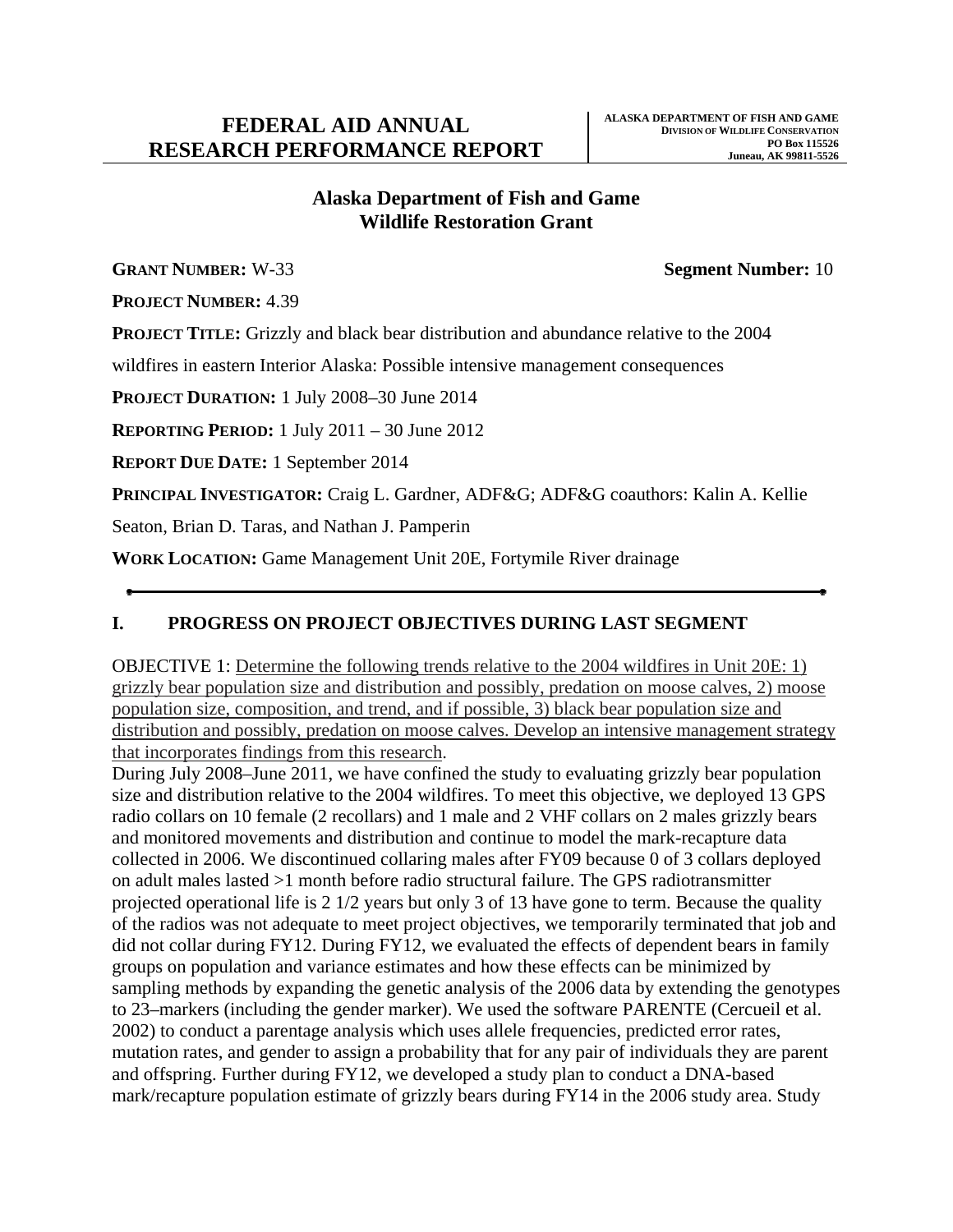design changes included increased survey intensity by reducing the size of the sample units from  $49 \text{ km}^2$  to  $36 \text{ km}^2$ , increasing the number of sample periods from 4 to 5 and to move the traps between all sessions instead of once between the second and third periods. We predict these changes will increase the capture rate and improve the precision of the population estimate. The proposed study was not approved due to fiscal restraints.

### **II. SUMMARY OF WORK COMPLETED ON JOBS IDENTIFIED IN ANNUAL PLAN THIS PERIOD**

### JOB/ACTIVITY 1A: Literature review.

I conducted monthly literature reviews.

Federal funds were used to pay Craig Gardner's salary while working on this activity. On a monthly basis, I conducted a literature search for information on bear DNA-based markrecapture population estimate techniques and analyses and on grizzly and black bear seasonal movements and habitat use. I have acquired numerous publications that will be incorporated into the manuscript we are currently preparing reporting the results from the 2006 DNA-based markrecapture grizzly bear population estimate study.

#### JOB/ACTIVITY 1B: Revisit study design.

I revised the 2006 DNA-based mark-recapture population estimate study design to incorporate recent improvements in sampling methods and analyses.

Federal funds were used to pay for Craig Gardner's salary while working on this activity. After review of the literature, results of model simulations, and movement data collected during the past 3 years, we adjusted our original 2006 study design by increasing survey intensity to increase capture probability, reduce capture heterogeneity and to improve modeling precision. Our changes included reducing sample unit size to  $36 \text{ km}^2$  from 49 km<sup>2</sup>, increase the number of sample periods from 4 to 5, reduce the length of the sampling period from 14 days to 10, and to move traps between each session.

#### JOB/ACTIVITY 1C: Deploy GPS radio collars on female adult grizzly bears and purchase of additional collars.

Purchase and deploy GPS radiocollars on adult female grizzly bears.

No federal funds were expended on this activity. We did not proceed because the GPS collars used did not perform adequately to answer our research questions.

#### JOB/ACTIVITY 1F: Radiotrack collared bears and upload location data.

Federal funds were used to pay for tracking flights. We flew 5 tracking flights to upload movement data and to verify family status. Four radio collars were active during July–August 2011 and 3 during May–June 2012 all on adult females. For each individual bear, I uploaded GPS data as well as obtained a visual observation to monitor association, i.e., with cubs, yearlings, or 2-year-olds or with an adult male. Three of the 4 bears during May 2011 had cubs; 2 of these females lost their offspring prior to August 2011. One of the radio collars was functioning following den emergence during May 2012 and all 3 of her cubs survived.